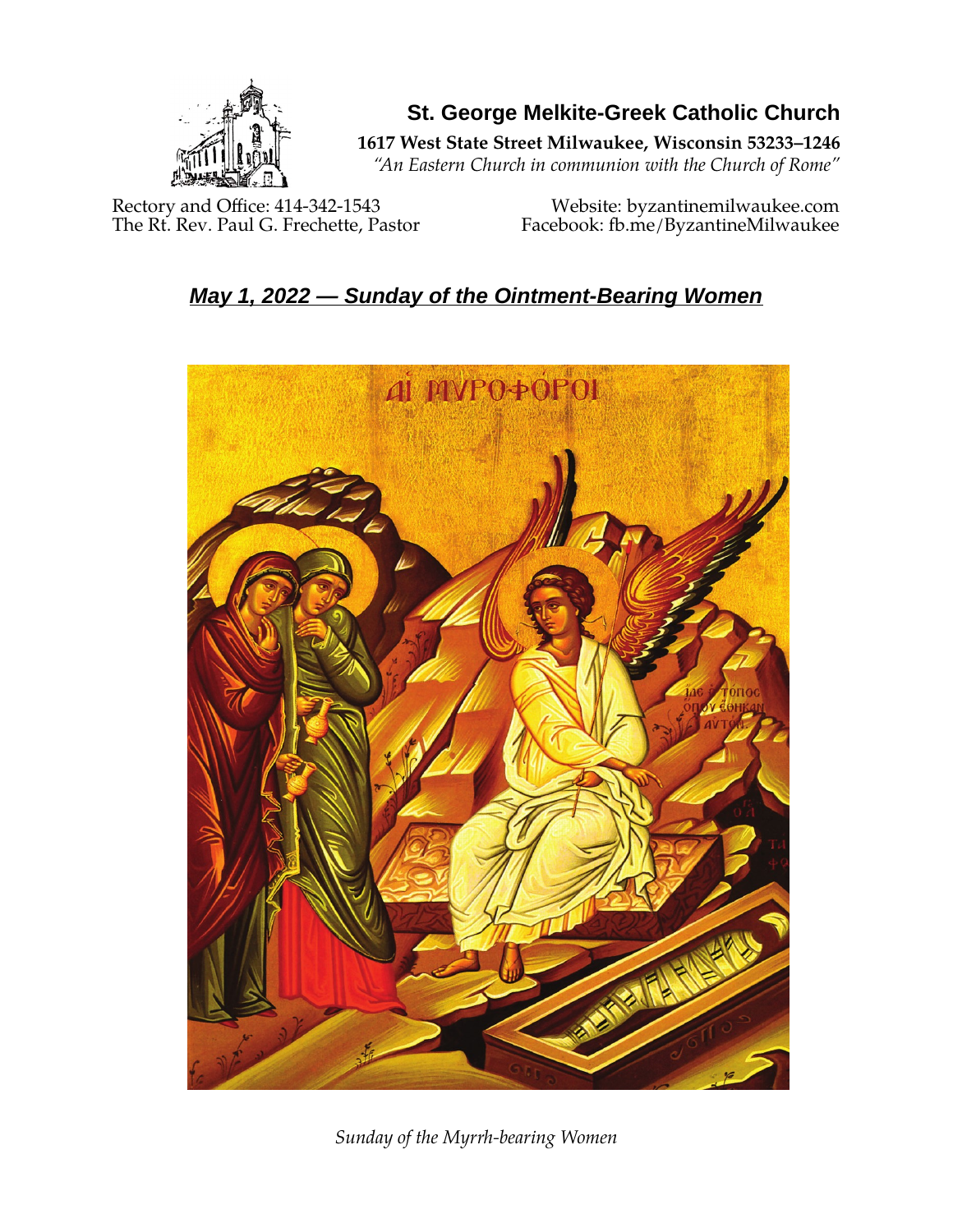May 1, 2022 — Sunday of the Ointment-Bearing Women

## **St. George Melkite-Greek Catholic Church**

**1617 West State Street Milwaukee, Wisconsin 53233–1246**

*"An Eastern Church in communion with the Church of Rome"* Rectory and Office: 414-342-1543 Website: [byzantinemilwaukee.com](https://byzantinemilwaukee.com/) The Rt. Rev. Paul G. Frechette, Pastor Facebook: fb.me/ByzantineMilwaukee

## *Divine Liturgy*

*After Liturgy:* One-year Memorial for Ann Rebholz

*Livestreams and recordings of services on the parish's Facebook page: [facebook.com/pg/Byzan](https://www.facebook.com/pg/ByzantineMilwaukee/videos/)[tineMilwaukee/videos/.](https://www.facebook.com/pg/ByzantineMilwaukee/videos/) An account is not needed.*

**Intention:** Health, peace and salvation of CHARLES Quigley (req. by Jan Taylor)

#### **Hymns**

**Troparion of the Resurrection (tone 2):** When you descended to death, O Immortal Life, You destroyed Hades by the splendor of your Divinity, and when you raised the dead from under the ground, all the Powers of heaven cried out: O Christ our God, the giver of life, glory to you.

**Troparion of Joseph:** The Noble Joseph, taking down your spotless body from the wood and wrapping it in a clean shroud with aromatic spices, laid it in a new tomb. But on the third day, You arose, O Lord, and bestowed great mercy upon the world.

**Troparion of the Myrrh-bearers:** The angel stood by the tomb and cried out to the Ointment-bearing Women: "Ointments are for the dead, but Christ has proved Himself free from corruption. Cry out,

then: "The Lord is risen and has bestowed great mercy upon the world."

**Kontakion of Pascha:** Though You went down in the tomb, O immortal One, You overthrew the power of Hades and rose victorious, O Christ God. You greeted the ointment bearing women, saying "Rejoice!" You gave peace to Your apostles, and to those who had Fallen resurrection.

**Hirmos:** The angel cried out to the one who is full of grace: "Hail, O Immaculate Virgin! Hail, again! For your Son is risen from the tomb on the third day!"

Shine, shine, O new Jerusalem, for the glory of the Lord has shone upon you. Rejoice and be glad, O Sion; and you, O Pure One, O Mother of God, exult in the resurrection of your Son!

**Kinonika:** Receive the Body of Christ and drink from the Source of Immortality! Alleluia!

**Prokimenon:** My strength and my courage is the Lord, and he has been my Savior.

*Stichon:* The Lord has chastised me through his teaching, yet he has not delivered me to death.

**Apostolic Reading:** Acts 6:1-7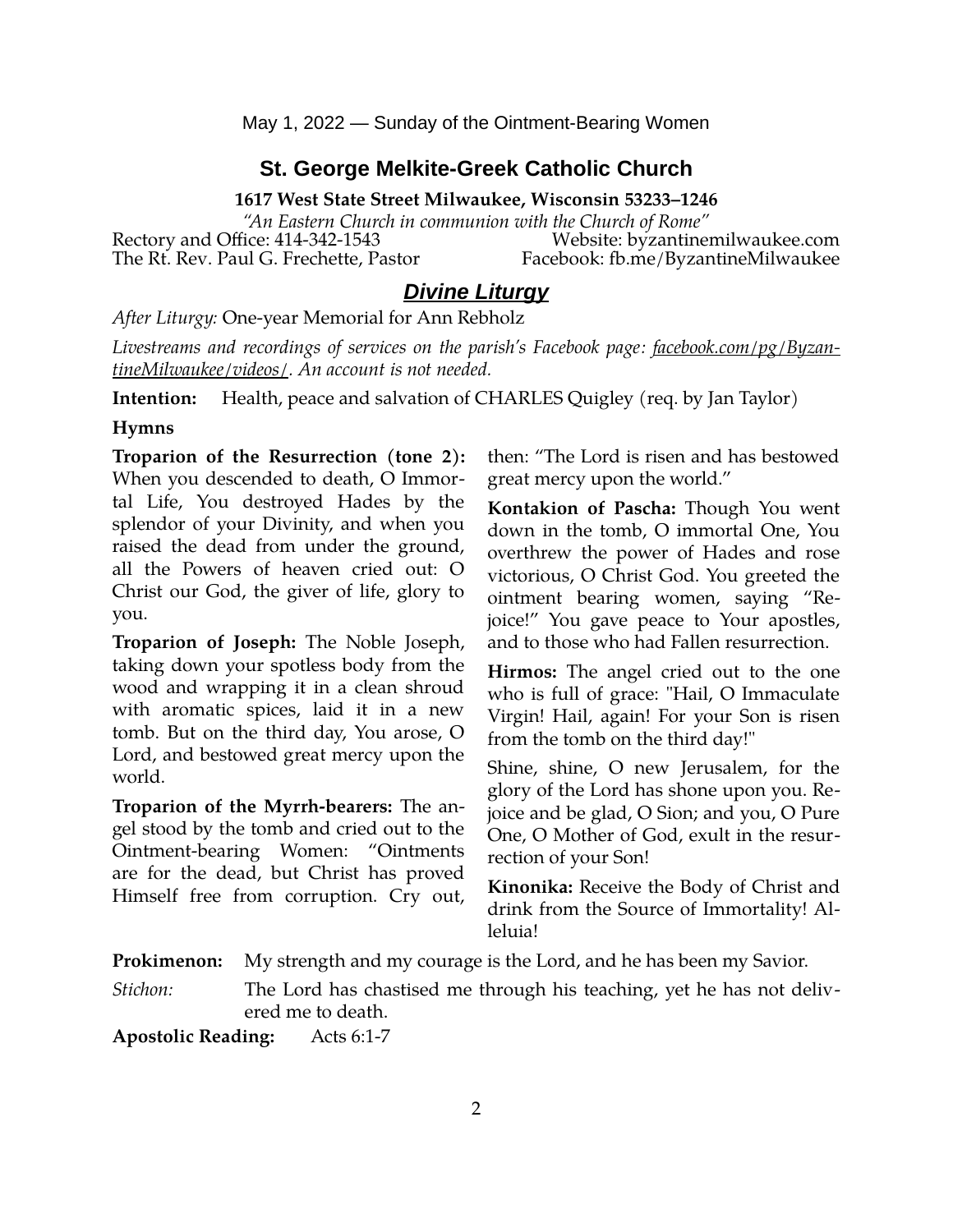In those days, as the number of disciples increased; there arose a complaint among the Greeks against the Hebrews, in that their widows were being neglected in the daily service. And so, the twelve summoned the many disciples and said, "It is not good that we give up the word of God and serve at tables. Therefore, brethren, select from among you seven men of good reputation, full of the Holy Spirit and of wisdom that we could put to this service, while we devote ourselves to prayer and to the ministry of the word."

And the plan was pleasing to the whole crowd, and they chose Stephen, a man full of faith and of the Holy Spirit, and Philip and Prochorus and Nicanor and Timon and Parmenas and Nicholas, a recent convert from Antioch. These they presented to the apostles, who then prayed and laid their hands upon them. And God's word was growing, and the number of the disciples increased considerably in Jerusalem; and many of the priests also accepted the faith.

**Alleluia:** The Lord shall hear you on the day of distress; the name of the God of Jacob shall defend you.

*Stichon:* O Lord, save your king and listen to us on whatever day we call upon you. **Gospel:** Sunday of the Ointment Bearing Women, Mk 15:43-16:8

At that time there came Joseph, the one from Arimathea, a councillor of high rank, who was himself looking for the kingdom of God. And he went in boldly to Pilate and asked for the body of Jesus. But Pilate wondered whether he had expired so soon. And sending for the centurion, he asked him whether he was already dead. And when he learned from the centurion that he was, he granted the body to Joseph. And he bought a linen cloth, and took him down, and wrapped him in the linen cloth, and laid him in a tomb which had been hewn out of the rock. Then he rolled a stone to the entrance of the tomb. But Mary Magdalene and Mary the mother of Jose were looking on and saw where he was laid. And when the Sabbath was past, Mary Magdalene, Mary the mother of James, and Salome, bought spices, in order to go and anoint him. And very early on the first day of the week, they came to the tomb, when the sun had just risen. And they were saying to one another, "Who will roll the stone back from the entrance of the tomb for us?" And looking up they saw that the stone had been rolled back—now, it was very large. But on entering the tomb, they saw a young man sitting at the right side, clothed in a white robe, and they were amazed. He said to them, "Do not be terrified. You are looking for Jesus of Nazareth, who was crucified. He has risen he is not here. Behold the place where they laid him. But go, tell his disciples and Peter that he goes before you into Galilee; there you shall see him, as he told you." And they left and fled from the tomb, for trembling and fear had seized them; and they said nothing to anyone, for they were afraid.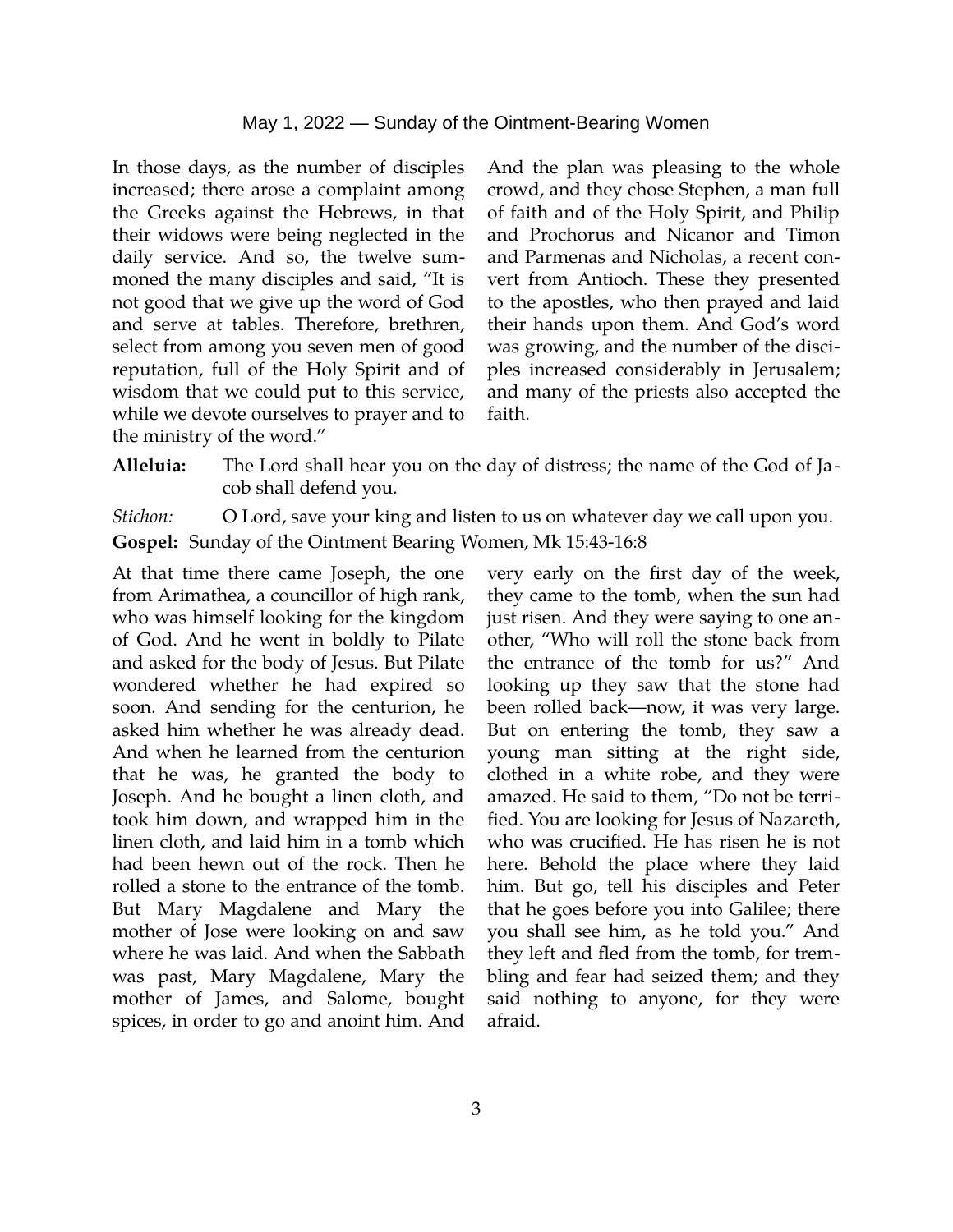### May 1, 2022 — Sunday of the Ointment-Bearing Women

## **Paschal Greeting**

The Paschal greeting is a custom among Eastern Christians, consisting of a greeting and response. Instead of "hello" or its equivalent, one is to greet another person with "Christ is risen!" The response is "He is truly risen!" This greeting is used during liturgical services and informally at other times, starting with the feast of Pascha and lasting until Ascension, the period known as Paschaltide:

| English         | Christ is risen! He is truly risen!  |
|-----------------|--------------------------------------|
| Greek           | Christos Anesti! Alithos Anesti!     |
| Arabic          | Al-Maseehu Qam! Haqqan Qam!          |
| Church Slavonic | Hristos voskrese! Voistinu voskrese! |

#### **Stewardship**

Last Sunday: stole offerings=\$10.00; donations=\$674.14; candles=\$41.00; ordinary collections=\$790.00. Thanks for your generosity!

Owed to eparchy (assessment, retirement and medical insurance; last updated March 12, 2022): \$38,361

Want to automate donations? One-time or monthly payments via **PayPal**: [byzantinemil](https://byzantinemilwaukee.com/donate/)[waukee.com/donate.](https://byzantinemilwaukee.com/donate/) Use your bank's **online billpay** (payee information): St. George's Syrian Congregation · 1617 W State St · Milwaukee, WI 53233-1246; phone: (414) 342- 1543; email: [info@byzantinemilwaukee.com](mailto:info@byzantinemilwaukee.com).

#### **Prayer List**

Please remember—All those who are sick and in need: Alice Herro\*, Nick Langenfeld, Barb Moden (sister of Jan Taylor), Eva Nora (niece of the Noras), Bob Peterson, Joe Radanovich, the Rebholz family, Eva Saseen (Theresa and Janelle Herro's niece), Jan Taylor, Kathy Tomaz, John Zambo and Kathy Zambo. For those we have been asked to pray for: Justin & Krysten Hager (Jan Taylor) and Carl Wallenmeyer (Jan Taylor).

\* Please particularly remember Alice Herro who has been having health issues recently.

#### **Schedule for This Week**

| <b>Monday:</b> | Transfer of the remains of Athanasios the Great |
|----------------|-------------------------------------------------|
| Saturday:      | Leave-taking of the Ointment-Bearing Women      |
| Sunday:        | Sunday of the Paralytic                         |
|                | 10:30am Divine Liturgy                          |

**Congratulations and Happy Birthday** to Francisco Roxas (5/3) and Drew Michels (5/6). May God grant you many years!

#### **[COVID-19](mailto:j1ordan2000@yahoo.com)**

According to the Milwaukee Health Department, the best way to stop the community spread of COVID-19 is to take preventative action to protect yourself and others: